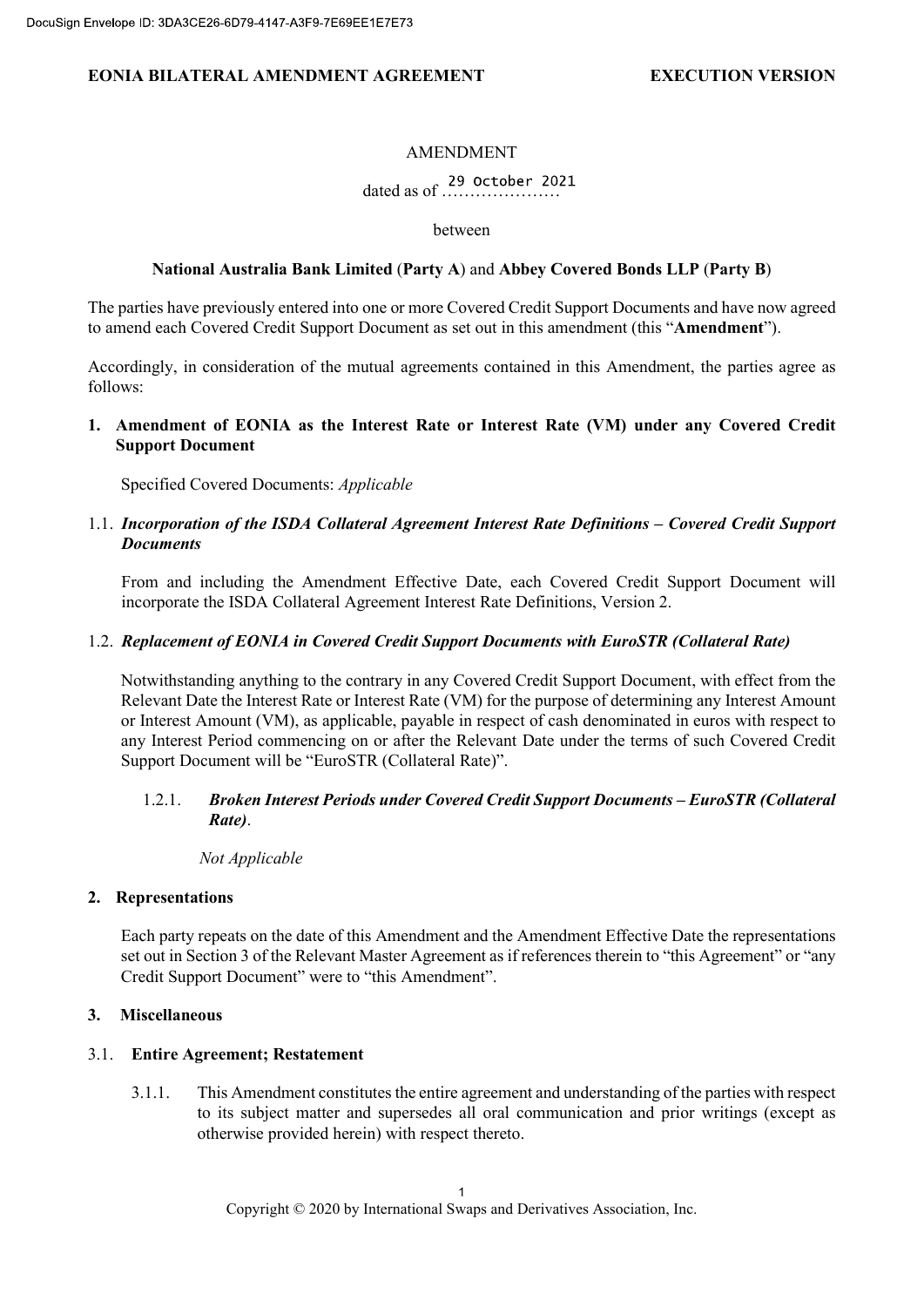## EONIA BILATERAL AMENDMENT AGREEMENT FOR THE EXECUTION VERSION

- 3.1.2. Except for any amendment to a Covered Document made pursuant to this Amendment, all terms and conditions of a Covered Document will continue in full force and effect in accordance with its provisions. References to a Covered Document will be references to the relevant Covered Document as amended by this Amendment.
- 3.2. Amendments. No amendment, modification or waiver in respect of the matters contemplated by this Amendment will be effective unless made in accordance with the terms of the Relevant Master Agreement.
- 3.3. Counterparts. This Amendment may be executed and delivered in counterparts (including transmission by facsimile, electronic messaging system or e-mail), each of which will be deemed an original.
- 3.4. Headings. The headings used in this Amendment are for convenience of reference only and are not to affect the construction of or to be taken into consideration in interpreting this Amendment.
- 3.5. Governing Law. This Amendment (and, to the extent possible, any non-contractual obligations arising out of or in connection with it) shall be governed by and construed in accordance with the laws of England and Wales.
- 3.6. Jurisdiction. Solely for the purpose of any dispute, claim, difference or controversy arising out of, relating to or having any connection with this Amendment, including any dispute as to its existence, validity, interpretation, performance, breach or termination or the consequences of its nullity and any dispute relating to any non-contractual obligations arising out of or in connection with it ("Proceedings"), each party irrevocably:
	- 3.6.1. submits to the exclusive jurisdiction of the English courts; and
	- 3.6.2. waives any objection which it may have at any time to the laying of venue of any Proceedings brought in any such court, waives any claim that such Proceedings have been brought in an inconvenient forum and further waives the right to object, with respect to such Proceedings, that such court does not have any jurisdiction over such party.

## 3.7. Service of Process

Party B irrevocably appoints the Process Agent, if any, specified opposite its name in the Relevant Master Agreement to receive, for it and on its behalf, service of process in any disputes arising out of this Amendment or any non-contractual obligations arising out of or relating to it. If for any reason such party's Process Agent is unable to act as such, such party will promptly notify the other party and within 30 days appoint a substitute process agent acceptable to the other party. The parties irrevocably consent to service of process given in the manner provided for notice in the Relevant Master Agreement.

## 3.8. Contracts (Rights of Third Parties) Act 1999

A person who is not a party to this Amendment shall not have any rights under the Contracts (Rights of Third Parties) Act 1999 to enforce, or enjoy the benefit of, any term of this Amendment. This does not affect any right or remedy of a third party which exists, or is available, apart from the Contracts (Rights of Third Parties) Act 1999.

## 4. Definitions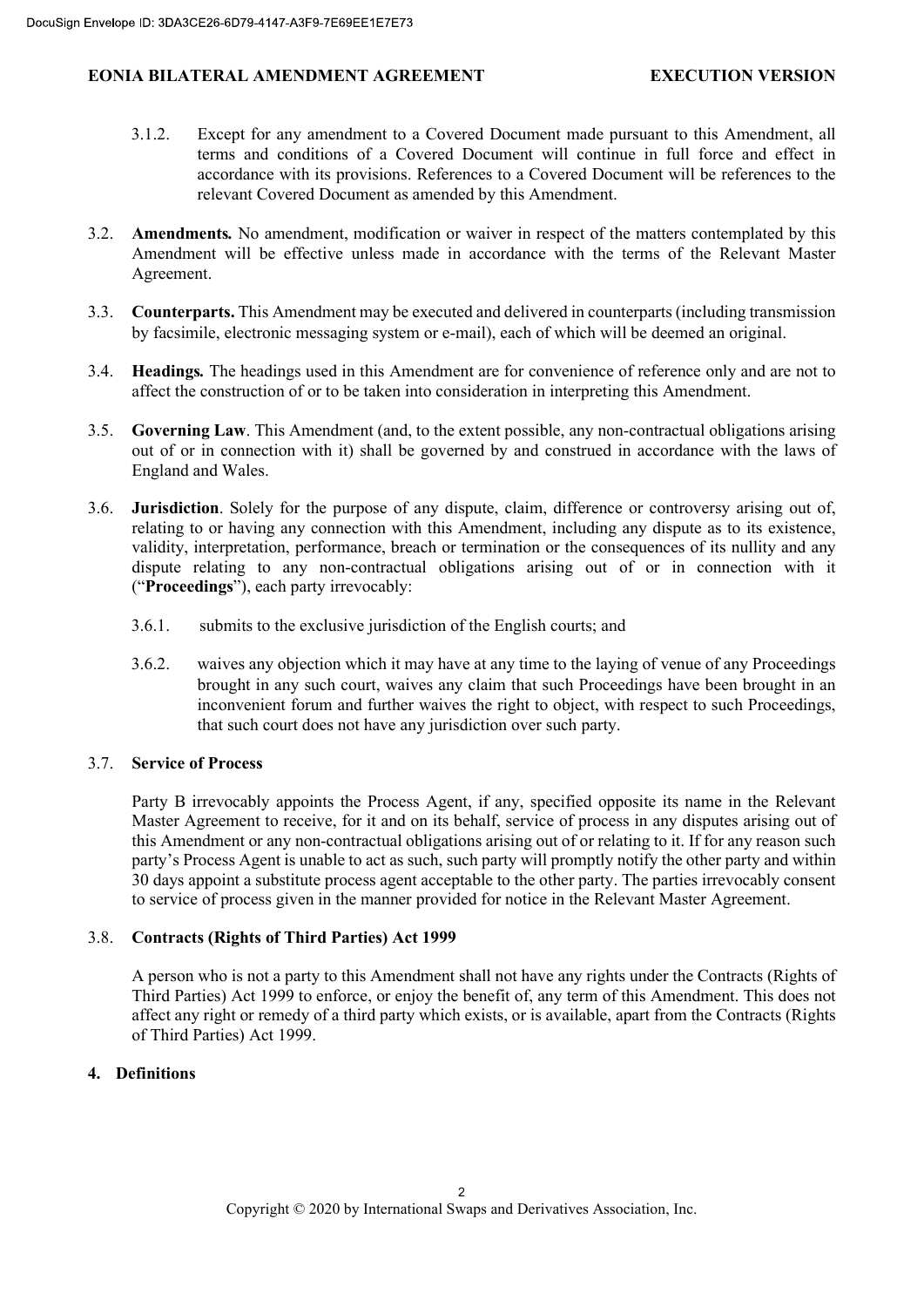## EONIA BILATERAL AMENDMENT AGREEMENT FOR THE EXECUTION VERSION

- 4.1. Capitalised terms used in this Amendment and not otherwise defined herein shall have the meanings given to them with respect to any Covered Credit Support Document, in such Covered Credit Support Document.
- 4.2. For the purposes of this Amendment, the following terms will have the following meanings:

Amendment Effective Date means the date of this Amendment.

Covered Credit Support Document means the Specified Covered Document, as specified in Annex III.

Covered Document means each Covered Credit Support Document.

EONIA means the euro overnight index average provided by European Money Markets Institute as administrator of the benchmark (or any successor administrator of the euro overnight index average) on the EMMI Website, and a reference to EONIA in any Covered Credit Support Document means any reference to EONIA, howsoever described.

EONIA (Collateral Rate) has the meaning given in the ISDA Collateral Agreement Interest Rate Definitions.

EMMI Website has the meaning given in the ISDA Collateral Agreement Interest Rate Definitions.

EuroSTR (Collateral Rate) has the meaning given in the ISDA Collateral Agreement Interest Rate Definitions.

ISDA Collateral Agreement Interest Rate Definitions means version 2 of the ISDA Collateral Agreement Interest Rate Definitions.

ISDA means the International Swaps and Derivatives Association, Inc.

ISDA Master Agreement means an ISDA 2002 Master Agreement, an ISDA 2002 Master Agreement (French law), an ISDA 2002 Master Agreement (Irish law), a 1992 ISDA Master Agreement (Multicurrency – Cross Border), a 1992 ISDA Master Agreement (Local Currency – Single Jurisdiction), a 1987 ISDA Interest Rate Swap Agreement or a 1987 ISDA Interest Rate and Currency Exchange Agreement, in each case as published by ISDA.

Master Agreement means an ISDA Master Agreement or an Additional Master Agreement that has been entered into by execution by the parties thereto (whether directly or through the agency of a third party) or by execution by the parties thereto (whether directly or through the agency of a third party) of a confirmation pursuant to which the parties are deemed to have entered into an ISDA Master Agreement or an Additional Master Agreement.

Party Agreed Excluded Credit Support Document means any document specified as such in Annex II and each Credit Support Document that provides by its terms that such document shall not be a Covered Credit Support Document for the purposes of this Amendment.

Relevant Date means in respect of each Covered Credit Support Document 1 November 2021.

Relevant Master Agreement means, in respect of each amendment to a Covered Credit Support Document, the Master Agreement (or equivalent thereof, including any deemed master agreement) to which such Covered Document.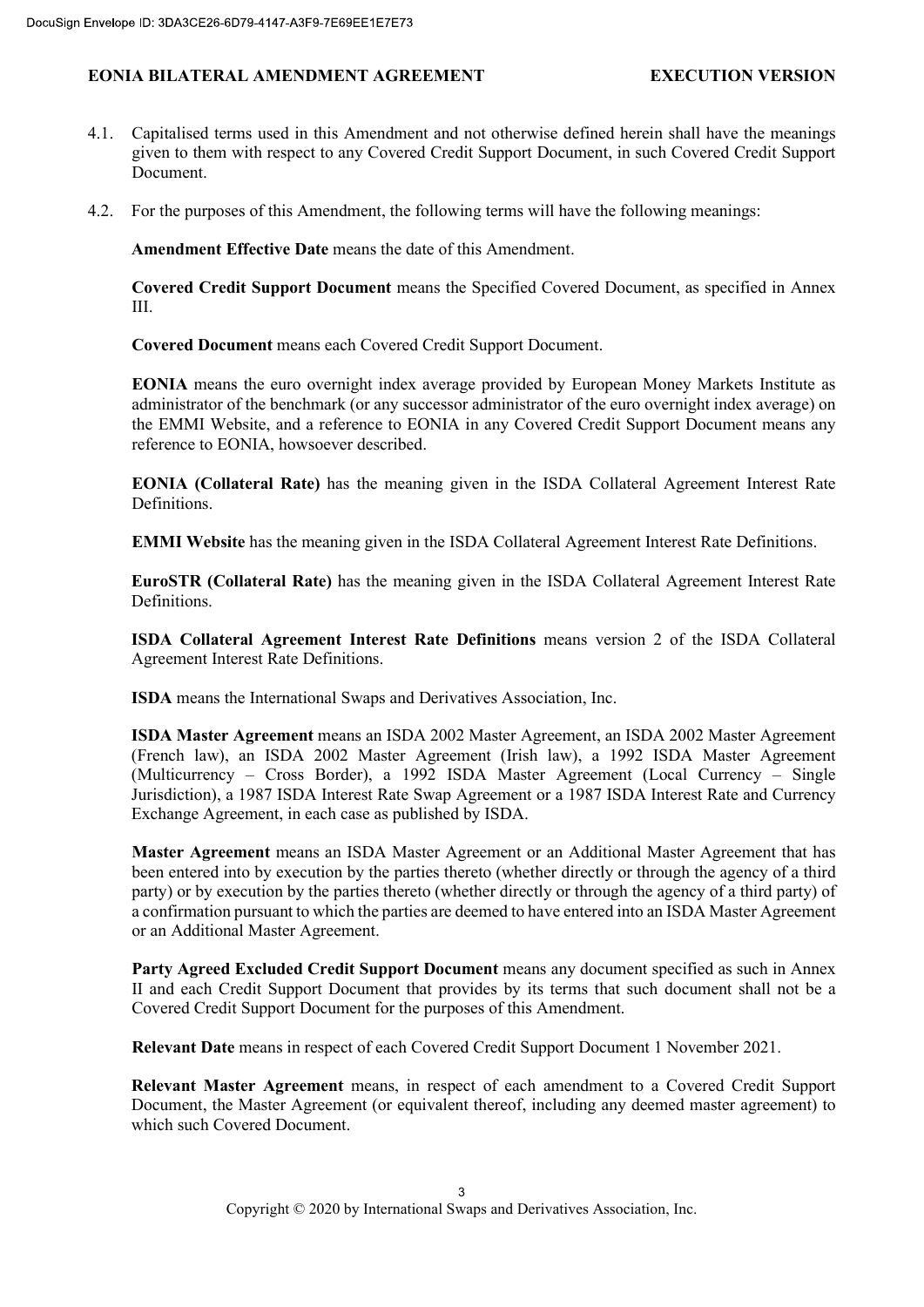IN WITNESS WHEREOF the parties have executed this Amendment on the respective dates specified below with effect from the Amendment Effective Date.

## **NATIONAL AUSTRALIA BANK LIMITED ABBEY COVERED BONDS LLP**

| By:   |       |
|-------|-------|
| Name: | Name: |

Date: 29 October 2021 **Date:** Date:

Title: Title: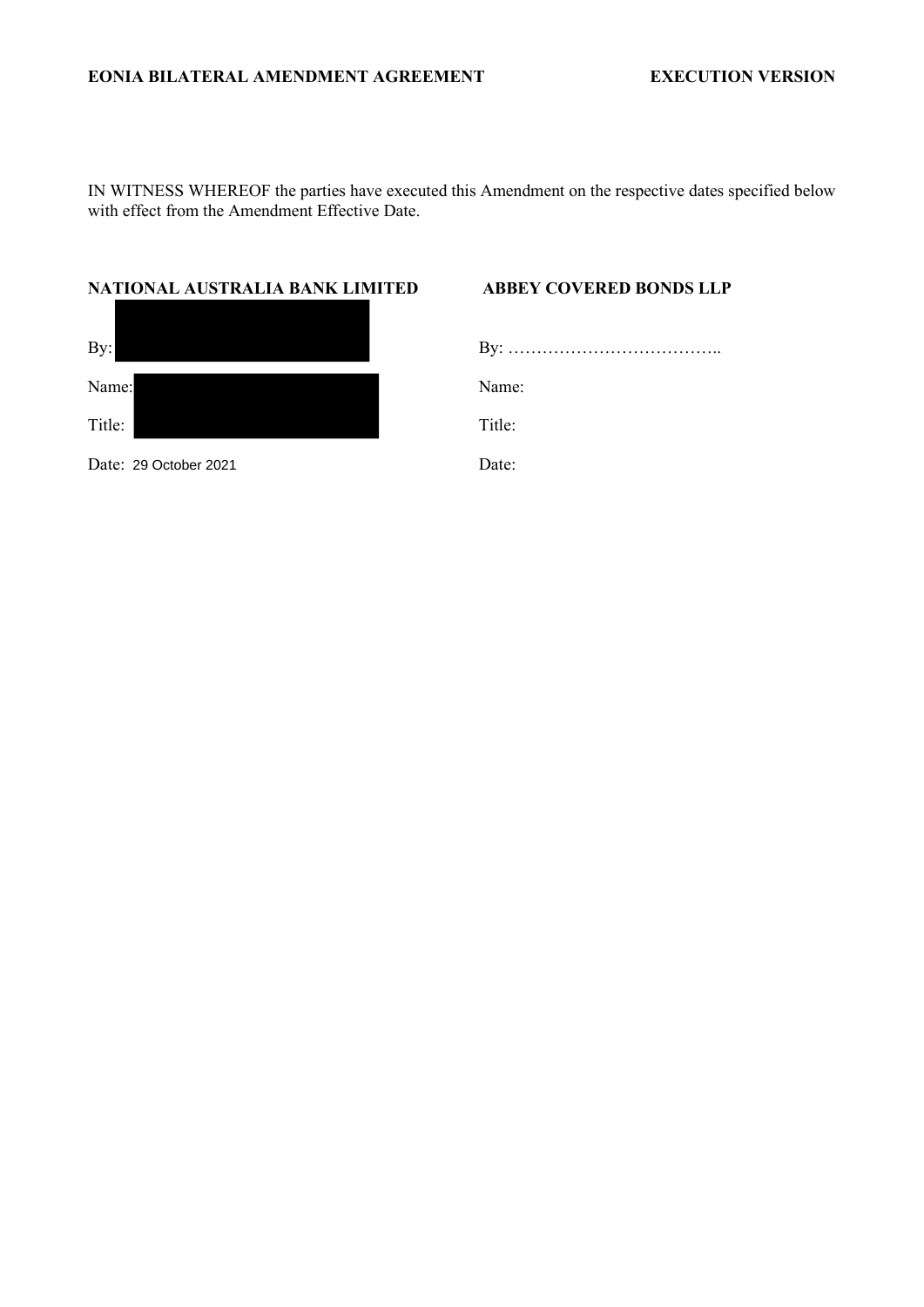# EONIA BILATERAL AMENDMENT AGREEMENT

## **EXECUTION VERSION**

IN WITNESS WHEREOF the parties have executed this Amendment on the respective dates specified below with effect from the Amendment Effective Date.

# NATIONAL AUSTRALIA BANK LIMITED

| Name:  |  |
|--------|--|
| Title: |  |
| Date:  |  |
|        |  |

# **ABBEY COVERED BONDS LLP**

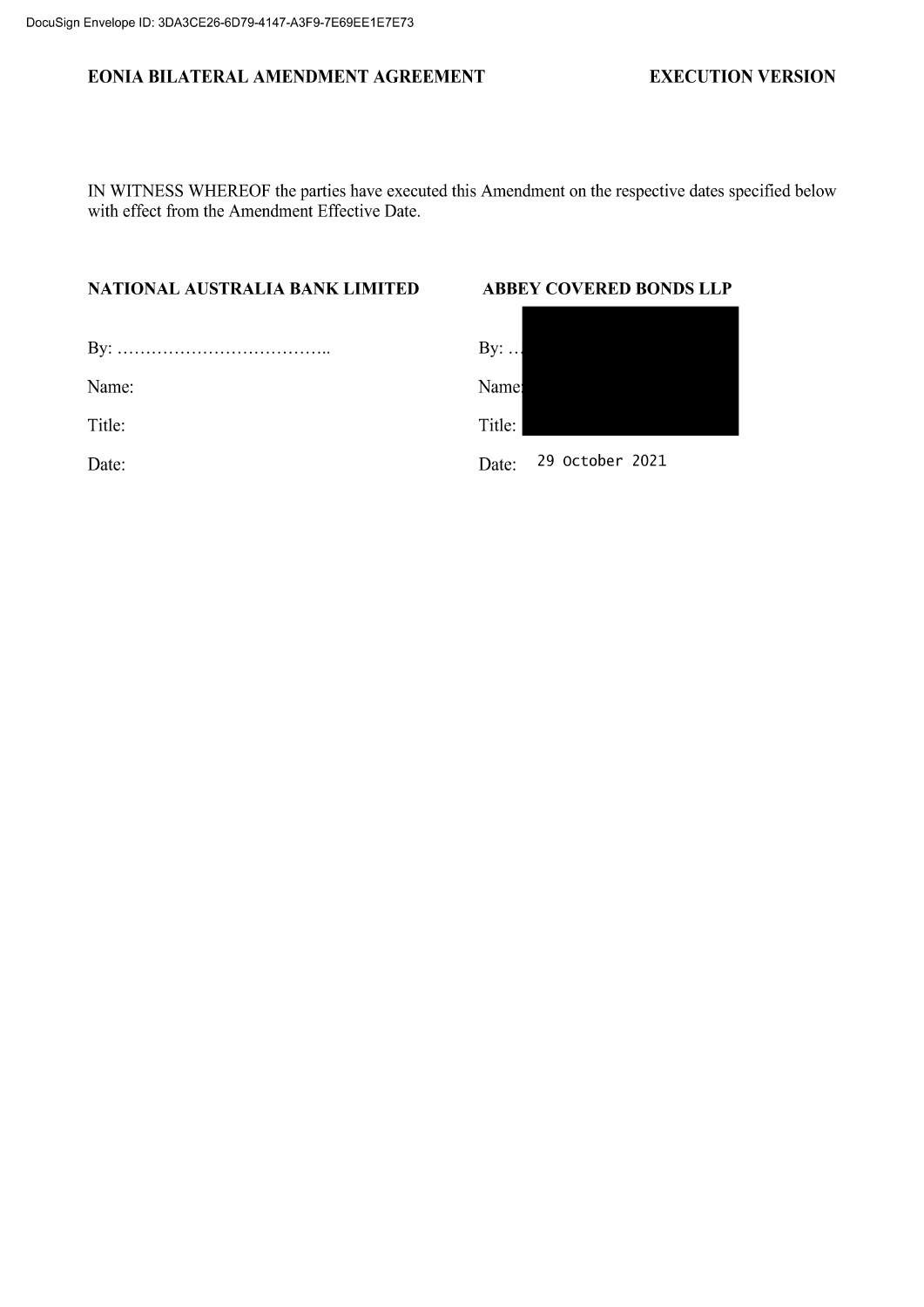## EONIA BILATERAL AMENDMENT AGREEMENT EXECUTION VERSION

Annex I

# Additional Credit Support Documents

Not Applicable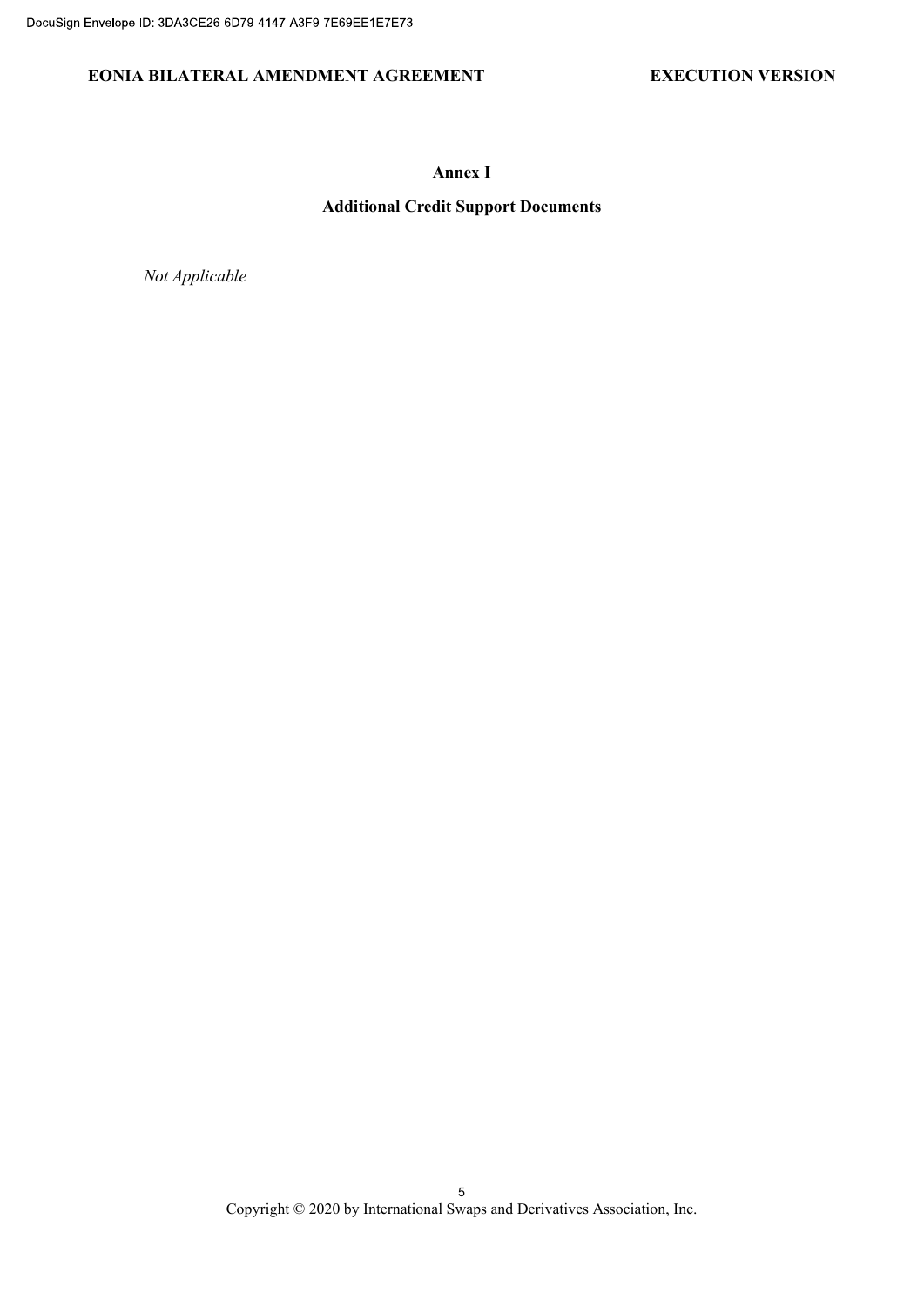## EONIA BILATERAL AMENDMENT AGREEMENT EXECUTION VERSION

## Annex II

## Party Agreed Excluded Credit Support Documents

Not Applicable